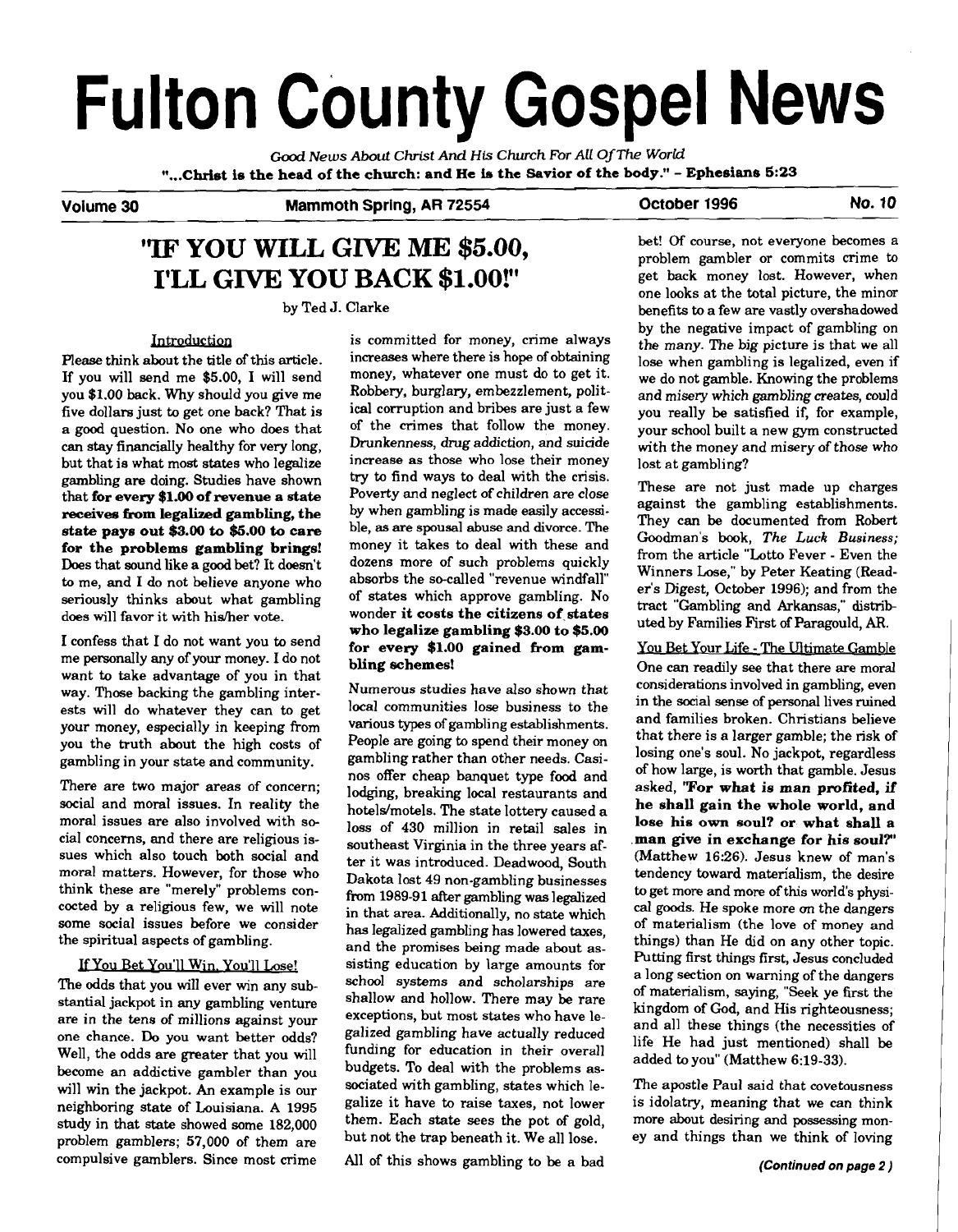#### **FULTON COUNTY GOSPEL NEWS USPO Publication** # 21 1780

... is a Periodical publication issued monthly by the Church of Christ at Third and Bethel (P.O. Box 251). Mammoth Spring. AR 72554-0251. POSTMASTER: Please mail all changes of address to the above addres.

FCGN is mailed free of charge to any who care to receive it. We will be happy to add any **names** to the regular mailing list. If you send in a name we must have a complete address. including number and street name. or R.R. or HCR number, plus **box number,** or a P.O. Box number and the NINE DIGIT ZIP CODE. This paper is supported by unsolicited contributions for which we are grateful. Financial information will be furnished upon request. Mail all address corrections or manuscripts **to:** 

**FULTON COUNTY GOSPEL NEWS**  P. **0. Box** <sup>251</sup> Mammoth Spring. AR 72554 Ted J. Clarke ............................... EDlTOR

Phone ............................... (501) 625-3217

#### **(Continued from page 1)**

and serving God (Colossians 3:5). The same apostle warned the young evangelist Timothy that, "they that are minded to be rich fall into a temptation and a snare, and into many foolish and hurtful lusts, which drown men in destruction and perdition. **For the love of money is the root of all kinds of evil;** which while some coveted after, they have erred from the faith, and pierced themselves through with many sorrows" (1 Timothy 6:9-10) ASV.

The two great commandments speak against gambling rather strongly. To love God with all of one's heart, soul, mind and strength does not allow for one to spend one's time in materialistic obsessions such as gambling. Because people who gamble lose more often than they win, one cannot be a consistent contributor to the work of God. It matters not to God how little one has. What matters is how one uses what God blesses one with. The poor widow gave little, but in reality gave more than all others because she gave all that she had (Mark 12:41-44). Do you suppose Jesus would have commended her in the New Testament if she had bought a lottery ticket as a last effort to get rich quick? Our love for our fellowman is to be as our love for our own selves (Mark 12:28-31). Do we treat others with such love when we benefit from their misfortune of losing at gambling. Second Corinthians, chapters 8 & 9, deals with these principles extensively. How many gamblers do you know that are devout, sacrificial people, who devote their time to the betterment of mankind and service to God? The gambler has a different mindset than Christ (Philippian 2:4-8).

Paul showed the importance of true riches when he said, "For you know the grace of our Lord Jesus Christ, that, though he was rich, yet for your sakes he became poor, that you through his poverty might be rich" (2 Corinthians 8:9). In Matthew 6:19-20 the Lord showed that it is the wealth and treasures of heaven for which we should strive, showing that earthly treasures are temporary and risky. Money can lose its value, as anyone who went through the depression can tell you. You can lose your money in many ways, from financial disaster to someone stealing it. However, you cannot lose your treasures deposited in heaven and you do not risk anything in acquiring them.

Christians believe in the Sovereignty and Providence of God. We believe in the Lord, not luck. The Christians' blessings come from the Lord's providence, not the luck of the draw (cf. Genesis 22:14; Psalm 103; Matthew 6:19-33). God is the giver of every perfect gift (James 1:17). Gambling is another step away from the God who provides His own. Brethren, let us unite to keep Arkansas (or your home state) one step closer to God. **REGISTER TO VOTE! VOTE 'NO" AGAINST ALL GAMBLING PROPO-SALS ON NOVEMBER 5th!** Do not gamble on the outcome! **YOUR VOTE IS NEEDED!** 

## **''Thank God For Godly Women"**

by Ted J. Clarke

#### Introduction

The decades of the 1980s and 90s have seen serious questions raised regarding the role of women both in leadership and public worship of the Lord's church. In some areas strife and division have occurred when change in the traditional role of women has been implemented over objections of those who see no need for such changes.

Are there changes which need to be made in the roles women have traditionally carried out in the church? If such changes are needed are they major or minor in nature? Does the culture of our present day demand that the church make such modifications, and, if so, can we justify these new roles by the authority of the Scriptures?

Some of our FCGN readers have requested articles dealing with these issues out of concern for the direction in which their local congregations seem to be headed. One elderly brother who has preached and taught in Christian educational institutions for fifty years has said that he feels that the issue of the roles of women in the church will be one of the most divisive issues the church will ever face. Are those who are holding to the traditional roles for women afraid of change? Are they chauvinist men who are afraid of losing their power over women? Have those who are pushing for these changes carefully thought out the consequences of pushing these matters to the division of the body of Christ? Do those demanding change truly respect the authority of the Scriptures, or have they had to redefine Bible words to fit their present agenda, as well as put forth a new hermeneutic (way of interpreting the Scriptures)? These are some of the questions we will attempt to answer in the coming months, as we present a series of articles on this issue. If you have specific questions you want to see answered, write to us and express yourselves. We will attempt to deal honestly with each aspect of these matters. Believing the Bible to be God's fully inspired message to mankind regarding His will for us (2 Timothy 3:16-17), I pledge to respect the authority of the Scriptures on every matter to which it speaks, explicitly and implicitly. If you expect otherwise you will be greatly disappointed and you need to reexamine your outlook on how you view the Bible.

#### The Importance Of Women In The Lord's Church

Without women in the Lord's church we would be in big trouble! Although men are supposed to be the spiritual leaders in the family (Genesis 18:19; Ephesians 5:23-24; 6:4), in our present day so many men are either not spiritually minded, or they have surrendered their responsibilities in this area and wives and mothers have had to provide what is lacking. While we do have godly and responsible men in the Lord's body, no one can successfully argue against the claim that we need more men (all men) to take up their spiritual responsibilities both in the home and the church. Many places cannot get the men in their churches to take seriously the need to be qualified and to serve as elders and deacons. If asked, they commonly refise to serve in those capacities. When these roles are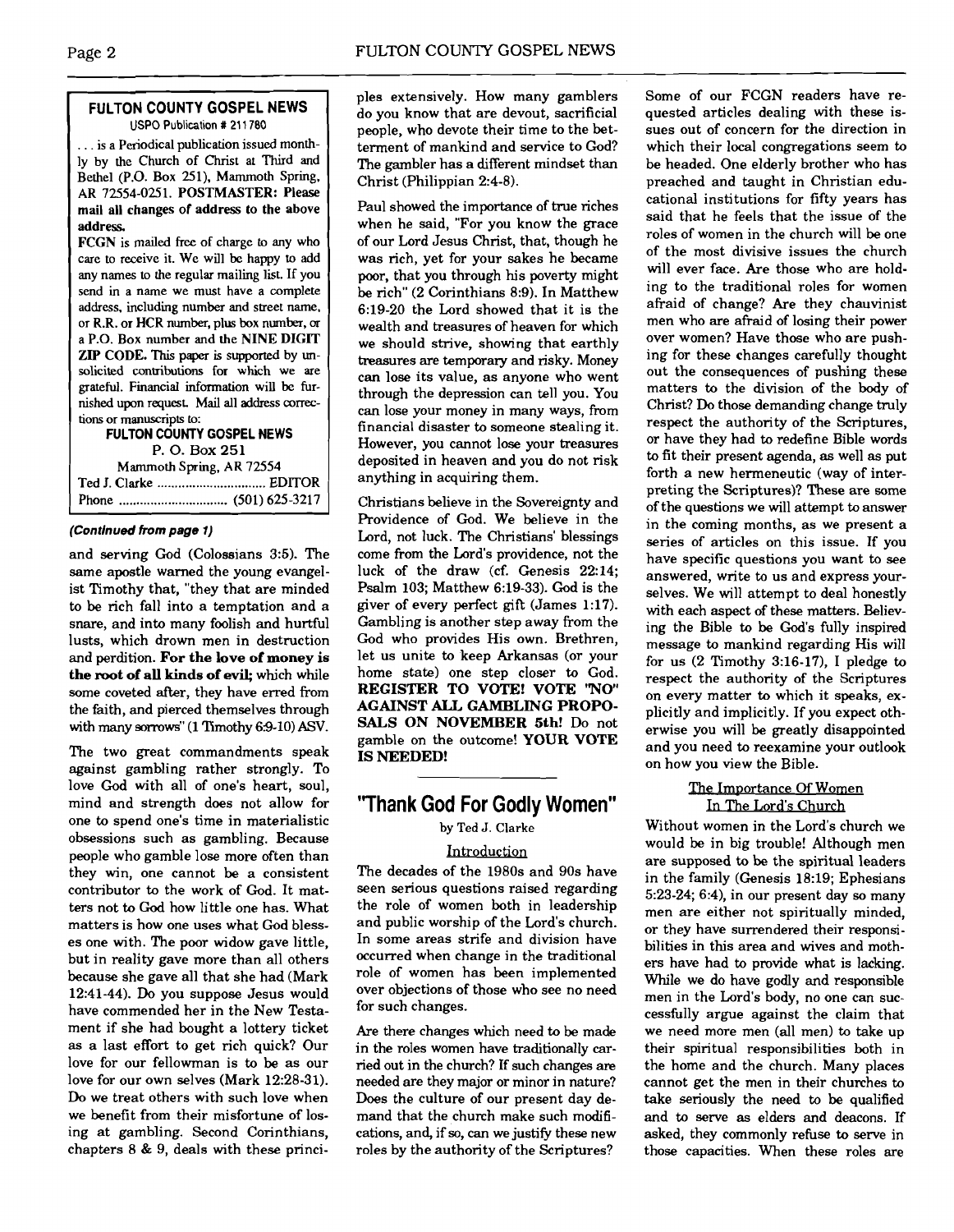specifically designated for men (1 Timothy 31-15; Titus 1:51 I), where do we find bib **lical** authority to place women in such roles?

A woman who is the spiritual leader in her home, because her husband refuses to be one, does not become the "man of the house" or the head. She may be providing what the man will not, but she does not become her own "head." First Peter 3:l-6 recognizes situations where the husband is not spiritually minded, but still requires the women to "be in subjection to your own husbands." Likewise, a woman might provide some type of leadership in a congregation where all of the men refuse to do so, but she can never be an elder because that role was never given to women. The situations where such a default of all the men in a congregation toward their responsibilities would be few, but none would justify a woman assuming the role of an elder.

Most congregations have more women in them than they have men. This is not just because women outlive men. Even among the younger aged groups, there are more women than men. A great deal of the work done in most congregations is done by the women of the church. This is not to say that men do nothing, for there are many hard-working men in the church. **However, we wish to recognize the fact that women are involved in much of the work that is done in local churches!** Women teach Bible classes of children and also teenage girls and young women, as well as ladies' classes (Titus 2:3-4). Women teach in home Bible studies to the lost (Matthew 28:18-20). Ladies are engaged in the tremendous work of benevolence in helping care for the needy, the sick, the bereaved; doing house cleaning, **food** preparation and a variety of other chores. There are a myriad of duties women perform alone, with other women, or alongside men doing the same type of work. A congregation without its women would be impoverished indeed! Much work now being done would not be done without our women. Men, when is the last time you prayed and thanked God for all of the godly women in your local congregation who work so diligently? Have you ever done **so?** We need to give honor to whom honor is due (Re mans 13:7). Our women are worthy of great honor for all they do!

#### The Present Crisis

What are the reasons for the present crisis? Part of the problem may be that men and the church in general have not given proper recognition of the tremendous contributions which women have made in the Lord's church. The restlessness in some women may be just a desire for some deserved recognition. We men can be awfully dense (or just plain stupid) at times and fail to recognize such needs in our women, whether at home or in the church. This is not to say that all of the issues being raised by women are shallow and can be resolved by a pat on the head and a few kind words, but women appreciate being appreciated, perhaps more than men feel such expressions are necessary. While proper respect and thankfulness for our women is all that many of them desire, the problems some women express run much deeper.

Surely no one will deny that the present cultural climate in our society has contributed greatly to the demand for changes in the roles of women in the church from both men and women. The stir on the **so**called Equal Rights Amendment in the 1970s; the Supreme Court decision legalizing abortion in 1973, giving a woman the right to destroy the life of the baby because it is "her" body; the Feminist Movement of the 1980s; the gay rights for Lesbians of the 1990s - all of these have empowered women in ways they never experienced in American society before. It seems logical that this growing movement of women's rights would reach out to any area in which women felt restrictions which were not placed upon men. The church is one such target.

The question which Christians must squarely face is this: "What do the Scriptures have to say about these issues?" For those who accept the Bible as being God's word and also accept God's will for all women and men is fully revealed therein, the task will boil down to this. What do the Scriptures teach regarding the roles women are to have in leadership and public worship in the church for which Christ died? We will investigate these things fairly and as fully **as** space allows. While we will not be swayed to change our views based on how these articles are received, we are interested in your comments and criticisms, or your questions.

*Adversity comes to everybody sooner or later. It slows all men down for a while; it knocks many down, someget up, others stay down and get trampled. It's the man who gets up the most times after he is knocked down that wins.* 

#### *Don't hold a grudge, or it will hold you.*  **Nuggets of Gold**

Nothing can take the pleasure out of life more surely or quickly than putting too much pleasure into it.

The devil doesn't mind that you are religious ... as long as you are not religiously **right.** 

Juvenile delinquency is proving that many parents are not getting at the seat of the problem.

The church is a workshop for wideawake Christians, not a dormitory for sleeping beauties.

*Taking heart to meet adversity can be your ladder whereby you climb togreater heights.* 

### **CONTRIBUTIONS**

==∞∞∞∞<del>∞==</del>

#### **CHURCHES**

| Church of Christ, Viola, Ar.  \$15.00         |  |
|-----------------------------------------------|--|
|                                               |  |
| Mammoth Spring, Ar.                           |  |
| Church of Christ, Souder, Mo.  25.00          |  |
| Dellhalf Church of Christ, Myrtle, Mo.  25.00 |  |
| Church of Christ, Elizabeth, Ar.  15.00       |  |
| Church of Christ, Moody, Mo.  25.00           |  |
| Lowell Church of Christ  50.00                |  |
| Springdale, Ar.                               |  |
| Jeff Church of Christ, Thayer, Mo.  25.00     |  |
| Church of Christ, Bakersfield, Mo.  25.00     |  |
| Church of Christ, Garfield, Ar. 35.00         |  |
| Church of Christ, Clarkridge, Ar.  75.00      |  |
| Church of Christ, Cottage Grove, TN  50.00    |  |
| Maple Grove Church of Christ,  300.00         |  |
| Seligman, MO                                  |  |
| Crider Church of Christ50.00                  |  |
| West Plains, MO                               |  |
| Southern Hills Church of Christ 35.00         |  |
| Salineville, OH                               |  |
| Pleasant Home Church of Christ 200.00         |  |
| Murfreesboro, AR                              |  |
| Church of Christ, Riverview, MI 100.00        |  |
| Church of Christ, Kearney, NE50.00            |  |
| INDIVIDUALS                                   |  |
|                                               |  |
|                                               |  |
| Nova Reid, Gatewood, MO.  10.00               |  |
| Rosetta Skaggs, Arkadelphia, AR  5.00         |  |
|                                               |  |
| Fay Smith, Hardy, AR  25.00                   |  |
| Violet Fisher, Newport, AR  20.00             |  |
| Mildred Rhoades, Kirksville, MO  10.00        |  |
| James Wallace, Birch Tree, MO  20.00          |  |
| Freddie Clayton, Dunlap, TN  20.00            |  |
| Thurman McSweeny, Mesa AZ  25.00              |  |

Hayden Estes. Ash Flat. AR ................... **25.00**  R. C. McCourt, Searcy, AR ..................... **25.00**  Joel Patterson, Rogers, AR .................... **50.00**  Raymond Cratty, Little Rock, AR .............. **5.00**  Earlene Windsor, Little Rock, AR ........... **25.00**  Gladys Creswell, Little Rock, AR ............ **10.00**  Harold Rutherford. Park Rapids. MN ...... **20.00**  Billy Tabor, Malden, MO ......................... **15.00 Burl** Curtis, Searcy, AR ........................ **100.00**  Mrs. Loran Gearhart, Cheyenne. WY ..... **25.00**